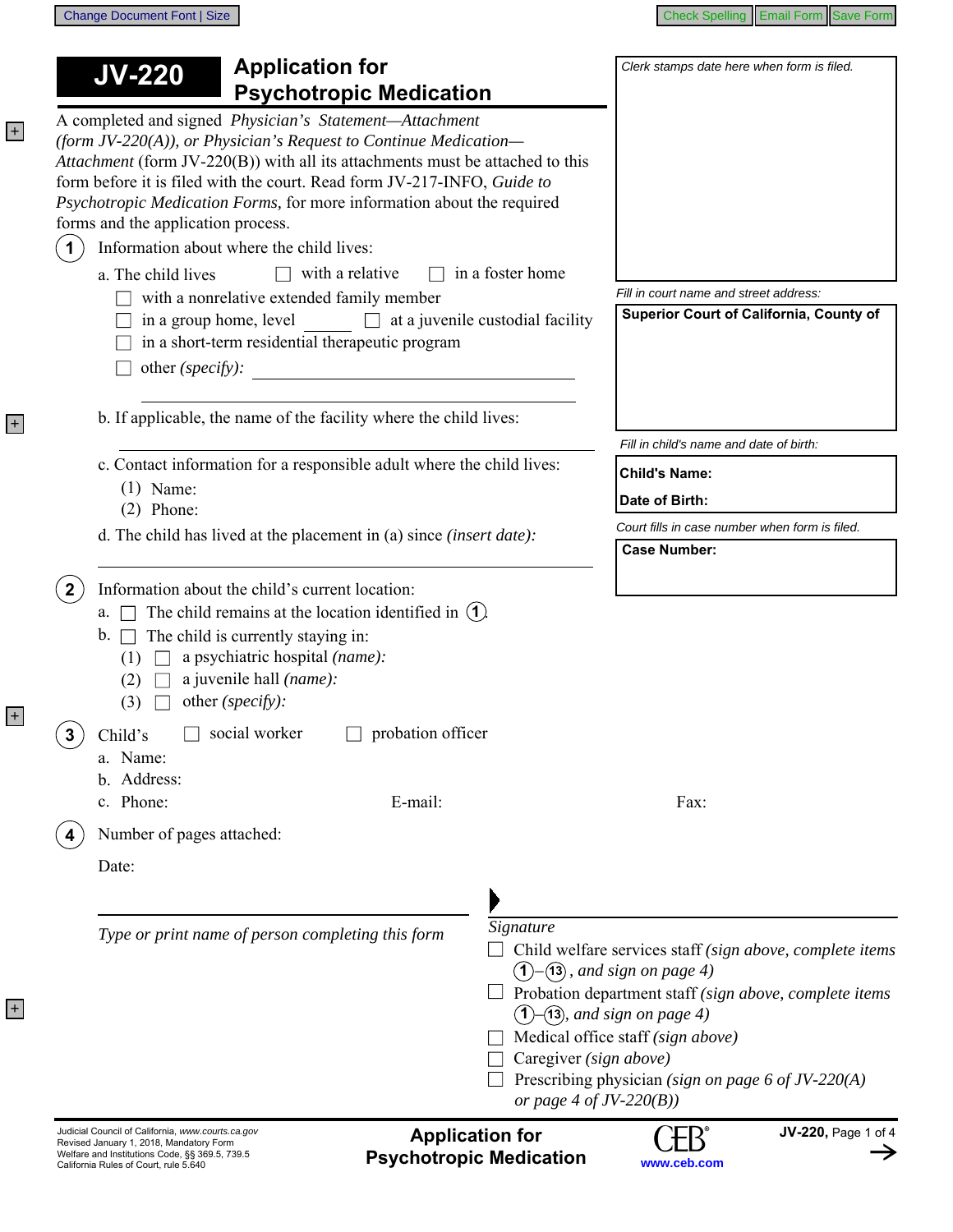+

+

+

| to fill out items 5-13 of this form.<br>The child will provide input on the medication being prescribed (check all that apply):<br>Through the social worker/probation officer.<br>Through his or her CASA.<br>By writing a letter to the judge.<br>Other (specify): | If you are the child's social worker or probation officer, you must fill out items 5-13 of this form. If you do not know the<br>answer to a question, write "I do not know." If you are not the child's social worker or probation officer, you do not need<br>Describe if the child has shared feelings about starting to take medication. If this is a request to renew or modify<br>medication, include what the child reports regarding the benefits and side effects of having taken the medication.<br>Through his or her attorney.<br>$\mathbf{b}$ .<br>By filling out form JV-218.<br>d.<br>By talking to the judge at a hearing.<br>f. |
|----------------------------------------------------------------------------------------------------------------------------------------------------------------------------------------------------------------------------------------------------------------------|-------------------------------------------------------------------------------------------------------------------------------------------------------------------------------------------------------------------------------------------------------------------------------------------------------------------------------------------------------------------------------------------------------------------------------------------------------------------------------------------------------------------------------------------------------------------------------------------------------------------------------------------------|
|                                                                                                                                                                                                                                                                      |                                                                                                                                                                                                                                                                                                                                                                                                                                                                                                                                                                                                                                                 |
|                                                                                                                                                                                                                                                                      |                                                                                                                                                                                                                                                                                                                                                                                                                                                                                                                                                                                                                                                 |
|                                                                                                                                                                                                                                                                      |                                                                                                                                                                                                                                                                                                                                                                                                                                                                                                                                                                                                                                                 |
|                                                                                                                                                                                                                                                                      |                                                                                                                                                                                                                                                                                                                                                                                                                                                                                                                                                                                                                                                 |
|                                                                                                                                                                                                                                                                      |                                                                                                                                                                                                                                                                                                                                                                                                                                                                                                                                                                                                                                                 |
| take medication.                                                                                                                                                                                                                                                     | Describe what the caregiver reports regarding the child being placed on the medication. If this is a request to renew<br>or modify medication, include what the caregiver reports regarding the benefits and side effects of having the child                                                                                                                                                                                                                                                                                                                                                                                                   |
| The caregiver will provide input on the medication being prescribed ( <i>check all that apply</i> ):                                                                                                                                                                 |                                                                                                                                                                                                                                                                                                                                                                                                                                                                                                                                                                                                                                                 |
| By filling out form JV-219.<br>$\mathbf{b}$ . $\Box$<br>By writing a letter to the judge.<br>By talking to the judge at a hearing.<br>e. $\Box$                                                                                                                      |                                                                                                                                                                                                                                                                                                                                                                                                                                                                                                                                                                                                                                                 |
| question 8 accurate, to the best of your knowledge?<br>$\Box$ I do not know<br>$\Box$ No<br>$\Box$ Yes                                                                                                                                                               | a. Is the information provided by the physician on form $JV-220(A)$ at questions 10 and 11 or on form $JV-220(B)$ at                                                                                                                                                                                                                                                                                                                                                                                                                                                                                                                            |
| have been used in the last six months?<br>$\Box$ Yes                                                                                                                                                                                                                 | b. Do you have additional information about mental health treatment alternatives to the proposed medications that<br>If yes, explain:<br>No                                                                                                                                                                                                                                                                                                                                                                                                                                                                                                     |
|                                                                                                                                                                                                                                                                      |                                                                                                                                                                                                                                                                                                                                                                                                                                                                                                                                                                                                                                                 |
|                                                                                                                                                                                                                                                                      |                                                                                                                                                                                                                                                                                                                                                                                                                                                                                                                                                                                                                                                 |
|                                                                                                                                                                                                                                                                      | Through the social worker/probation officer.<br>Rev. January 1, 2018<br><b>Application for</b><br><b>Psychotropic Medication</b>                                                                                                                                                                                                                                                                                                                                                                                                                                                                                                                |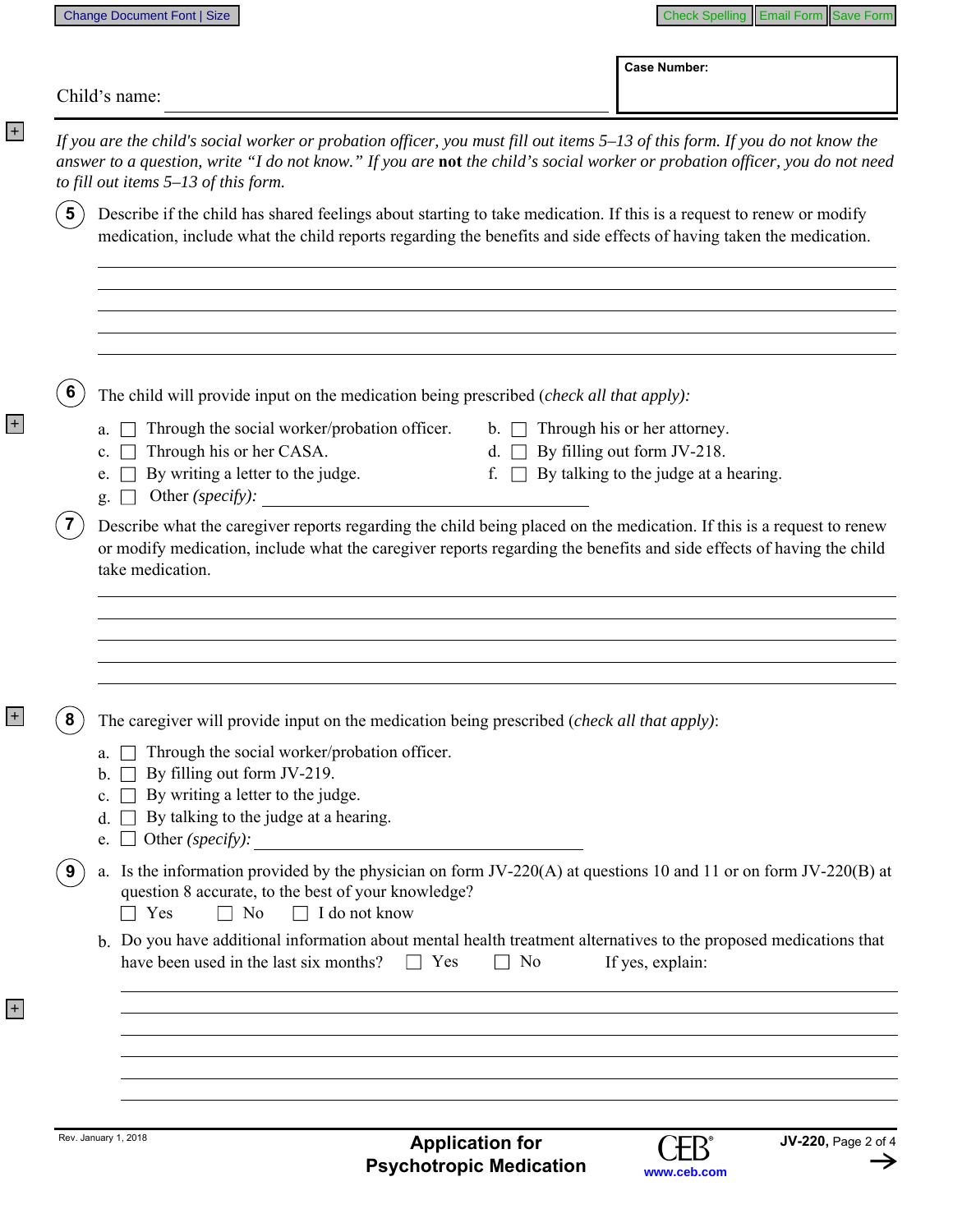|                |                                                                                                                                                                           | Child's name:                                                                                                                                                                                                       |                                                                                                                      |  |  |
|----------------|---------------------------------------------------------------------------------------------------------------------------------------------------------------------------|---------------------------------------------------------------------------------------------------------------------------------------------------------------------------------------------------------------------|----------------------------------------------------------------------------------------------------------------------|--|--|
| ່9ົ            | c. Do you have additional information to add about other psychotropic medications that have been tried in the last<br>$\Box$ Yes<br>six months?<br>No<br>If yes, explain: |                                                                                                                                                                                                                     |                                                                                                                      |  |  |
|                |                                                                                                                                                                           |                                                                                                                                                                                                                     |                                                                                                                      |  |  |
|                |                                                                                                                                                                           |                                                                                                                                                                                                                     |                                                                                                                      |  |  |
|                |                                                                                                                                                                           | d. List the psychotropic medications that you know were taken by the child in the past and the reason or reasons<br>these were stopped, if the reasons are known to you.                                            |                                                                                                                      |  |  |
|                |                                                                                                                                                                           | Reason for stopping<br>Medication name (generic or brand)                                                                                                                                                           |                                                                                                                      |  |  |
|                |                                                                                                                                                                           |                                                                                                                                                                                                                     |                                                                                                                      |  |  |
|                |                                                                                                                                                                           |                                                                                                                                                                                                                     |                                                                                                                      |  |  |
| (10)           |                                                                                                                                                                           | The rapeutic services, other than medication, which the child is enrolled in or is recommended to participate in<br>during the next six months (check all that apply; include frequency for therapy on blank line): |                                                                                                                      |  |  |
|                | a.<br>$\mathbf{c}$ .                                                                                                                                                      | Group therapy:<br>$\bullet$ $\Box$ Individual therapy:<br>Milieu therapy (explain):                                                                                                                                 | <u> 1980 - Andrea Stadt Britain, marwolaeth a bhliain 1980 - An t-An Aonaichte ann an t-An Aonaichte ann an t-An</u> |  |  |
|                | d.<br>$e_{\cdot}$                                                                                                                                                         | Therapeutic Behavioral Services (TBS):<br>Therapy for children on the autism spectrum:                                                                                                                              |                                                                                                                      |  |  |
|                | f.<br>g.                                                                                                                                                                  | Art therapy:                                                                                                                                                                                                        | and the control of the control of the control of the control of the control of the control of the control of the     |  |  |
|                | h.<br>1.                                                                                                                                                                  | Wraparound services:                                                                                                                                                                                                | <u> 1980 - John Stein, Amerikaansk politiker (* 1950)</u>                                                            |  |  |
|                | $k.$ $\Box$                                                                                                                                                               | Speech therapy:                                                                                                                                                                                                     |                                                                                                                      |  |  |
|                | $l. \Box$                                                                                                                                                                 |                                                                                                                                                                                                                     |                                                                                                                      |  |  |
| $^{\prime}$ 11 |                                                                                                                                                                           | What other services could benefit or enhance the child's well-being (for example, sports, art, extracurricular<br><i>activities</i> )?                                                                              |                                                                                                                      |  |  |
|                |                                                                                                                                                                           |                                                                                                                                                                                                                     |                                                                                                                      |  |  |
|                |                                                                                                                                                                           |                                                                                                                                                                                                                     |                                                                                                                      |  |  |
|                |                                                                                                                                                                           |                                                                                                                                                                                                                     |                                                                                                                      |  |  |

+

+

+